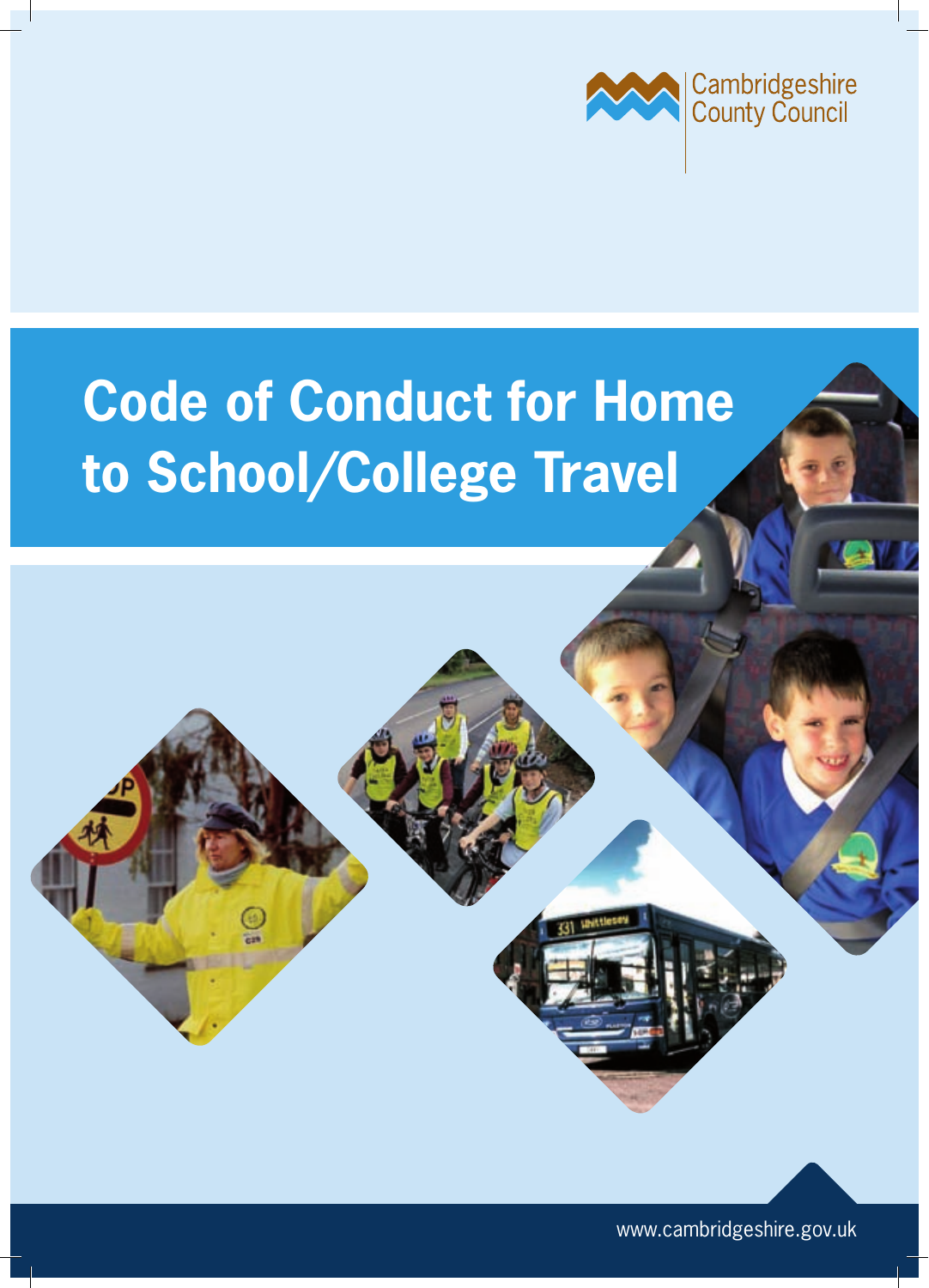### **Contents**

# **Responsibilities of Cambridgeshire County Council**

- The County Council will provide free transport for pupils of statutory school age living in Cambridgeshire, registered at their designated school if this is more than 2 miles for primary aged pupils or more than 3 miles for 11-16 year olds from their home. (Please refer to the Home to School/College Transport Policy for further information).
- ◆ Operators working under contract to the County

Council's Education Transport Service, must provide the safe conveyance of pupils between their designated collection point and the school site, and vice versa.

- ◆ The County Council's Education Transport Service will:
	- – agree all routes and schedules with the Operator;
	- – ensure that the Operator provides a suitable vehicle and that all drivers and vehicles

are suitably licensed and insured for the conveyance of school children;

- ensure that all drivers and escorts receive a CRB check.
- ◆ The County Council will ensure that adequate provision is made for the number of buses, taxis, coaches and minibuses serving the school and that manoeuvring of vehicles can be undertaken safely.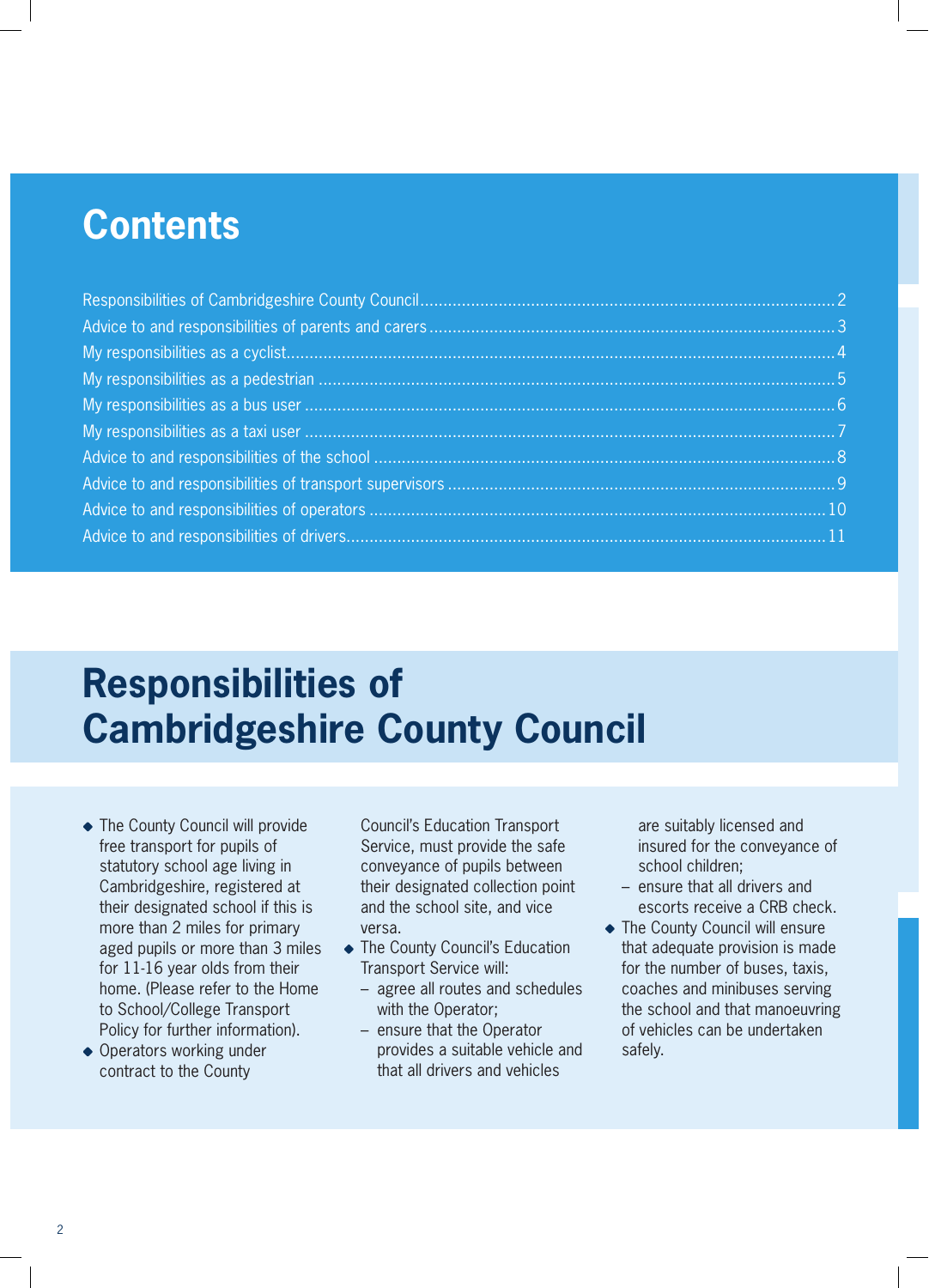# **Advice to and responsibilities of parents and carers**

- Ensure your child has read and understood the pupil Code of Conduct (see separate document) and you have both signed and returned the appropriate slip to your child's school.
- ◆ Ensure that your child arrives at the bus stop safely in the morning and reaches home safely from the bus stop in the afternoon.
- ◆ Ensure your child arrives at the bus stop at least 5 minutes before the bus is due at that stop.
- ◆ Ensure unaccompanied children know the safest route between home and the bus stop and the safest crossing points on their route.
- ◆ Ensure your child always has their bus pass and/or correct fare to travel to and from school. *(Transport Drivers/Operators will make necessary checks that*

*your child is permitted to travel and have the right to refuse to carry a pupil without a pass.)*

- ◆ Teach your child to think about their own and others' safety on the way to the bus stop, at the bus stop and on the bus.
- ◆ Teach your child the importance of waiting for the bus in an orderly, courteous and calm manner.
- ◆ Ensure your child knows what to do if the bus does not arrive within 30 minutes of the scheduled time, or if access onto the bus is refused.
- ◆ Encourage your child to use a seatbelt where provided on transport.
- ◆ Ensure your child is aware that in the event that the bus has to make an unscheduled stop, he/she must follow the driver's instructions and not leave the vehicle. If your child leaves the vehicle, they do so at their own

risk and neither the Driver/ Operator, nor Cambridgeshire County Council's Education Transport Service is responsible for that child.

- ◆ Under exceptional circumstances, you may be asked to assist in the transportation of your child.
- $\bullet$  If your child behaves anti-socially or causes damage at the bus stop or on school transport, he/she risks being banned from using the transport in line with Cambridgeshire County Council's transport policy.
- $\bullet$  It is your financial responsibility to meet the costs for repair or replacement of equipment or property damaged as a result of your child's actions.
- $\bullet$  If your child is either temporarily or permanently banned from school transport, it is your responsibility to ensure your child continues to attend school.

For lost or damaged bus passes, if your circumstances change and you no longer require a bus pass, or if you have any concerns or queries about school transport, please telephone: 0845 045 5208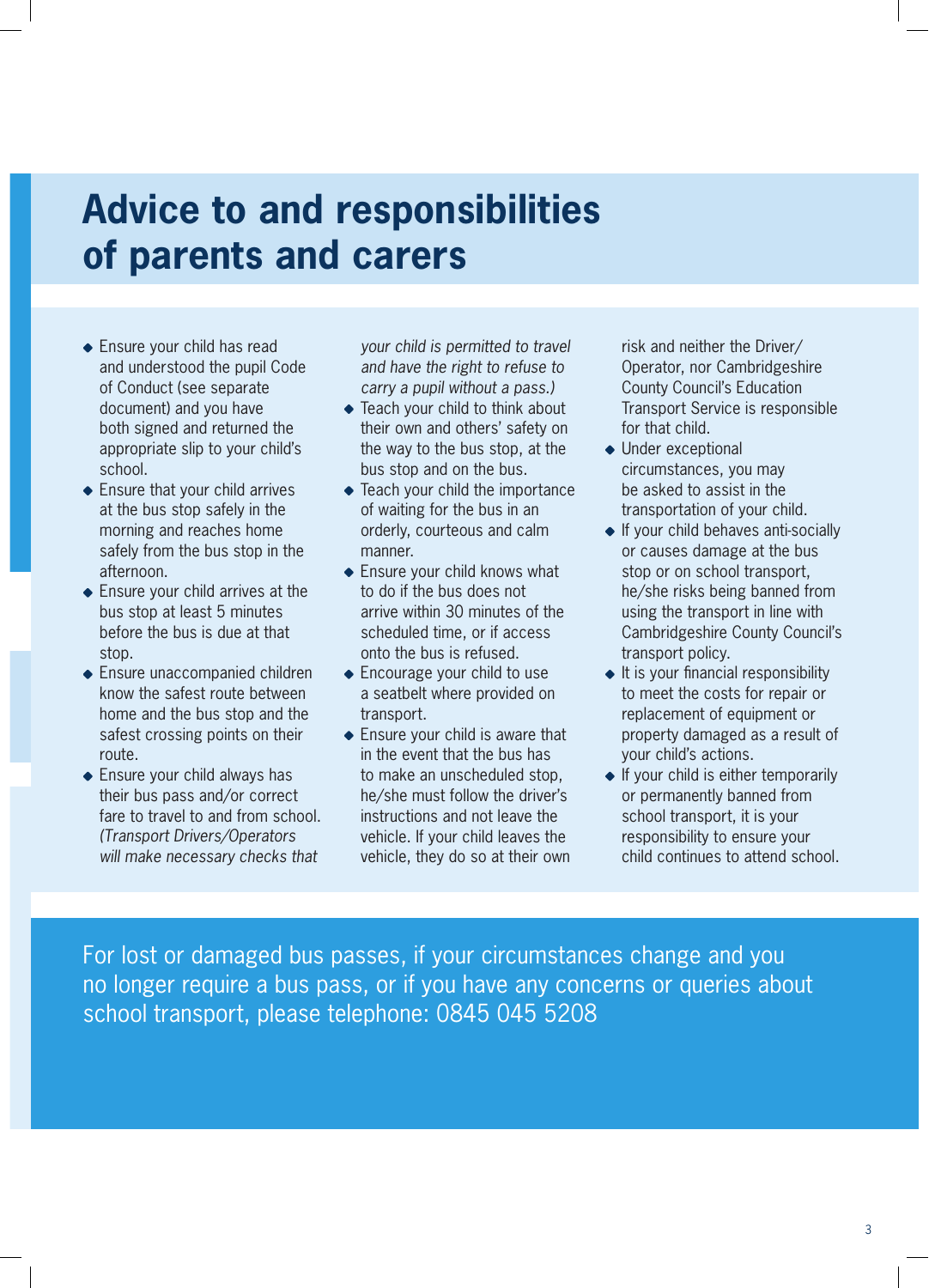### **My responsibilities as a cyclist**

I understand that because I live in a community, I have a responsibility to behave well. I will never act in a manner that may compromise the safety of others.

- I will always follow the Highway Code.
- $\bullet$  I will cycle along designated cycle routes or on the road if it is safe to do so.
- $\bullet$  I will use safe crossing points and dismount my bicycle to cross the road.
- $\bullet$  I understand that for my safety it is sensible to wear a cycle helmet.
- ◆ I will not spit or drop litter.
- ◆ I will not ride my bicycle under the influence of alcohol or illegal drugs.
- I will be courteous to other road users.
- ◆ I will give clear signals to indicate that I wish to turn, change lane and so on.
- I will not swear, or be verbally abusive to those I am travelling with or any one else in the community.
- ◆ I will not cycle in a large group, behave in a threatening manner or be physically abusive to those I am travelling with or anyone else in the community.
- ◆ I will not bully anyone.
- $\bullet$  I will not trespass on other people's property.
- ◆ I will ensure that I can be seen by other road users, by using bicycle lights and wearing highvisibility clothing, as appropriate.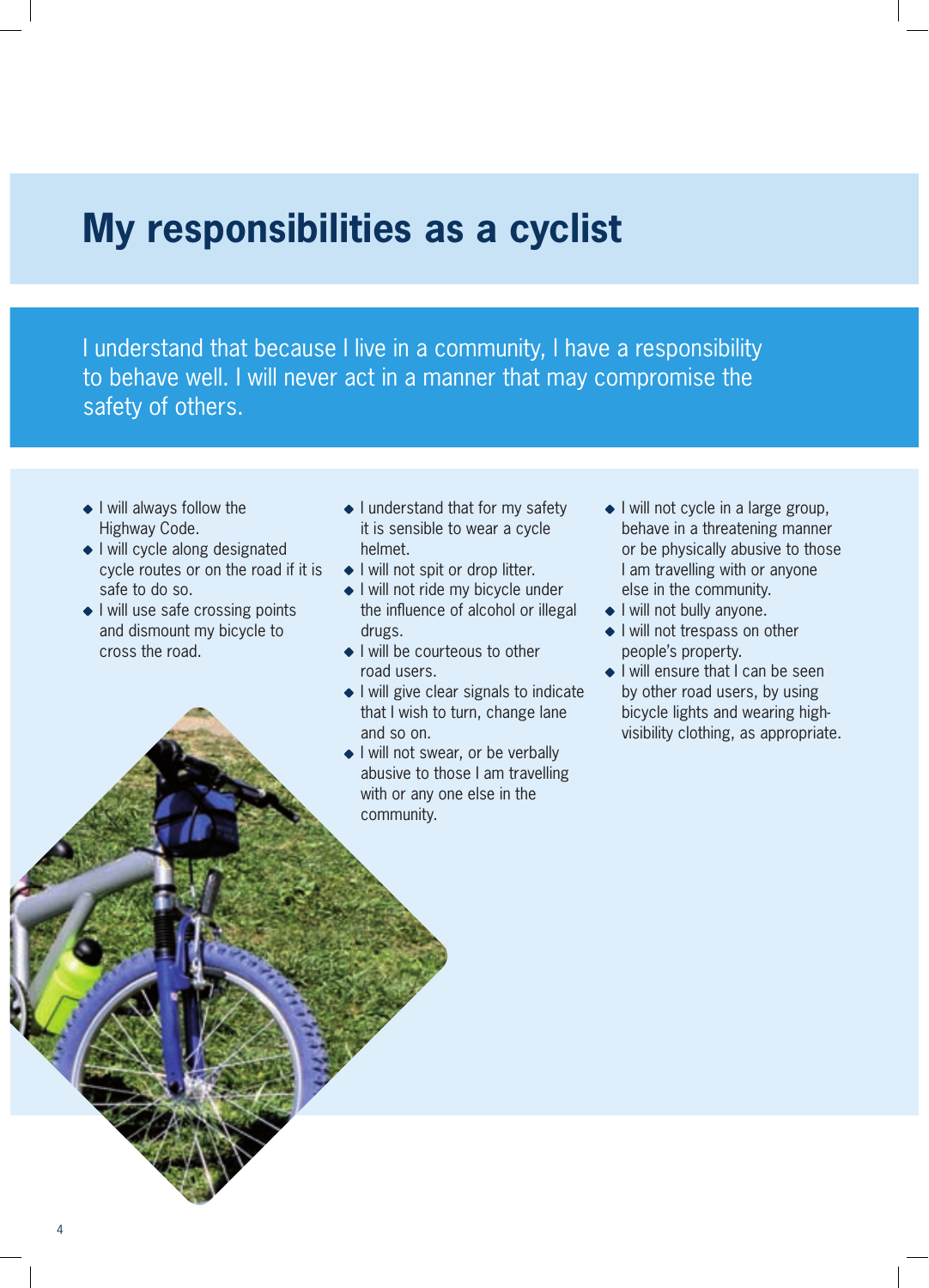### **My responsibilities as a pedestrian**

I understand that because I live in a community, I have a responsibility to behave well. I will never act in a manner that may compromise the safety of others.

- $\bullet$  I will always follow the Highway Code.
- I will walk on the pavement, away from the kerb.
- I will always use safe crossing points and not run across the road.
- ◆ I will not spit or drop litter.
- ◆ I will not walk to and from school under the influence of alcohol or illegal drugs.
- I will not swear, or be verbally abusive to those I am travelling with or any one else in the community.
- $\bullet$  I will not walk in a large group, behave in a threatening manner or be physically abusive to those I am travelling with or anyone else in the community.
- ◆ I will not bully anyone.
- ◆ I will not trespass on other people's property.
- ◆ I will ensure that I can be seen by road users, by wearing highvisibility clothing, as appropriate.

**PEDESTRIANS** push but = and wait

ith care

posite

cross \donot start

to cross

for sign.

vait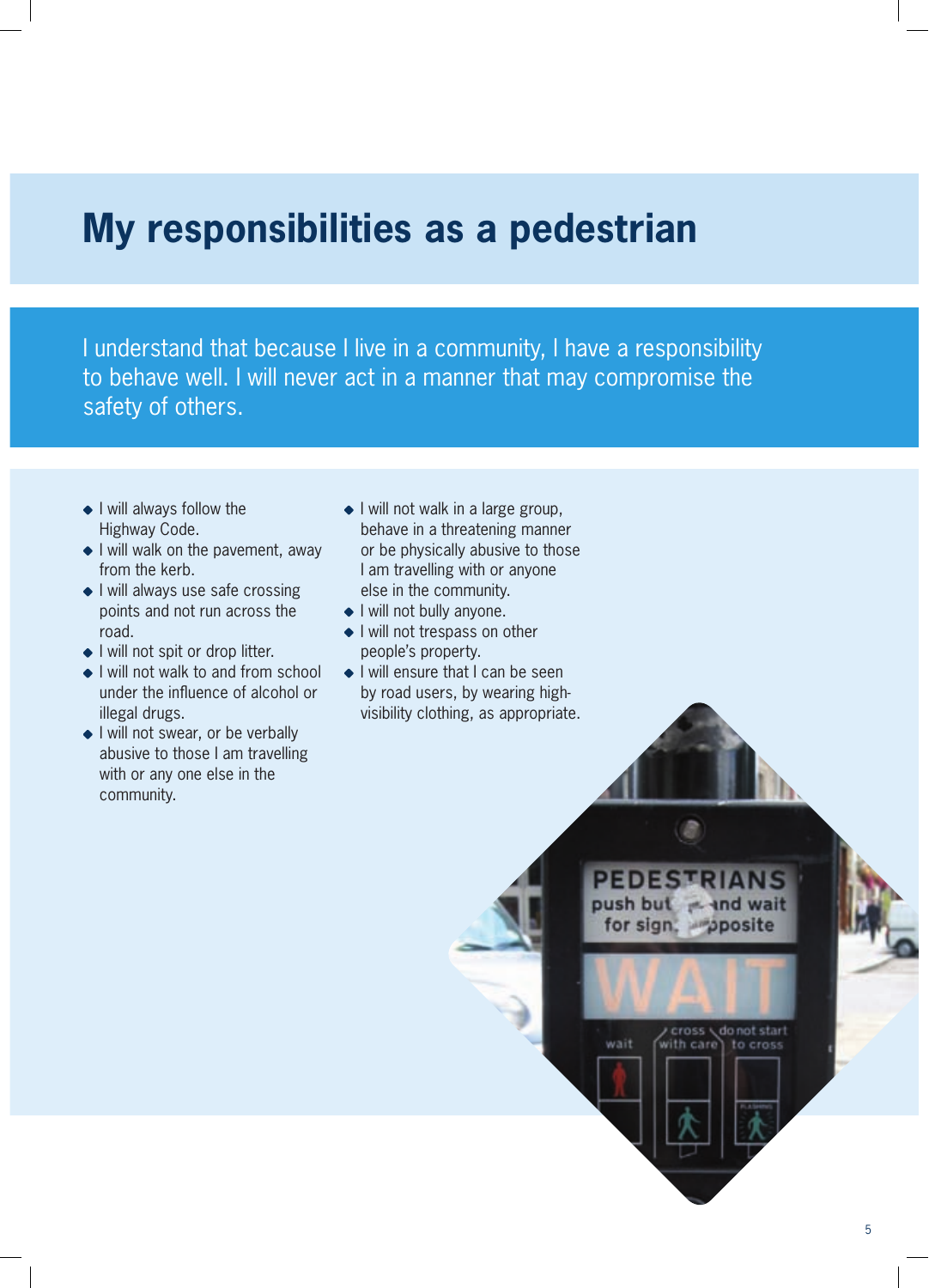### **My responsibilities as a bus user**

I understand that because I have a right to travel on home to school transport, I have a responsibility to behave well. I will never act in a manner that may compromise the safety of others.

#### **Before the school journey**

- $\bullet$  I will be at the bus stop at least 5 minutes before the bus is due at that stop.
- $\bullet$  I will wait at the bus stop for 30 minutes before leaving the bus stop to find an alternative means of getting to school. I will notify the school that I may be late, or ask someone to do this for me.
- I will wait in an orderly, courteous and calm manner.
- $\bullet$  I will keep away from the kerb and well clear of other traffic.
- $\bullet$  I will keep well clear of moving school buses.
- I will only board the school bus when it is stationary.
- ◆ I will wait patiently for my turn to board the bus.
- $\bullet$  I will always show my bus pass to the driver as I board the bus.

#### **During the school journey**

- ◆ I will find a seat quickly and remain seated and facing forward until the bus has stopped at school on the morning journey and at my designated bus stop in the afternoon.
- ◆ I will always wear a seatbelt where provided.
- $\bullet$  I will never distract the driver or be discourteous.
- $\bullet$  I will not be abusive to the driver, Transport Supervisor or other passengers.
- $\bullet$  I will follow any instructions given to me by a Transport Supervisor.
- $\bullet$  I will treat other passengers with care and respect and not bully other pupils.
- ◆ I will not vandalise the vehicle or other people's property.
- I will not smoke, drink alcohol or consume illegal substances.
- ◆ I will not carry an offensive weapon, real or replica.
- ◆ I will not throw objects from or within the bus.
- ◆ I will not leave litter.
- ◆ I will keep my possessions out of the aisles.
- $\bullet$  I will not open the emergency doors (unless in an emergency).
- $\bullet$  I will follow the driver's instructions if there is an emergency or breakdown.
- ◆ I will report any concerns I have about the school journey to my school's Transport Liaison Officer.

#### **At the end of the school journey**

- $\bullet$  I will not operate any exits (unless in an emergency).
- ◆ I will wait patiently for my turn to leave the bus.
- $\bullet$  I will keep my belongings with me and ensure they are not snagged in the door mechanism.
- ◆ I will stand back from the road as the bus moves off.
- ◆ If I need to cross a road, I will only do so once the bus has moved off and the road is clear in both directions.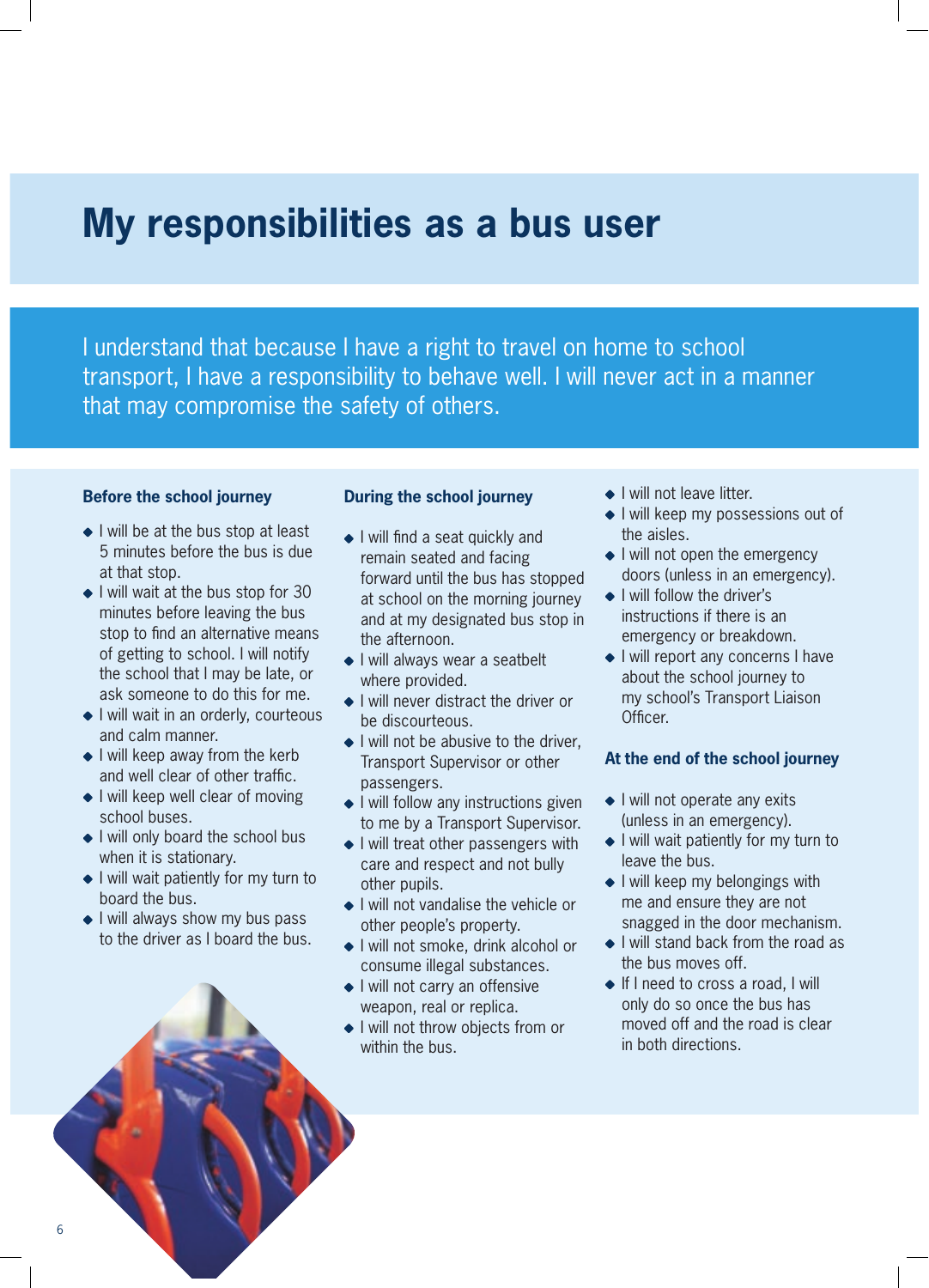### **My responsibilities as a taxi user**

I understand that because I have a right to travel on home to school transport, I have a responsibility to behave well. I will never act in a manner that may compromise the safety of others.

#### **Before the school journey**

- $\bullet$  I will be ready and waiting for the taxi at least 5 minutes before it is due to arrive.
- $\bullet$  I will telephone the taxi company, or ask someone to do this for me, after waiting for 15 minutes for the taxi to arrive.
- $\bullet$  If the taxi is delayed, I will notify the school that I may be late, or ask someone to do this for me.
- ◆ I will wait in a courteous and calm manner.
- ◆ I will keep well clear of any traffic.
- ◆ I will only board the taxi when it is stationary.

#### **During the school journey**

- ◆ I will remain seated and facing forward until the taxi has stopped at school on the morning journey and at my designated drop off point in the afternoon.
- ◆ I will always wear a seatbelt.
- ◆ I will never distract the driver or be discourteous.
- $\bullet$  I will not be abusive or shout at the driver or other passengers.
- ◆ I will treat other passengers with care and respect and not bully other pupils.
- ◆ I will not vandalise the vehicle or other people's property.
- ◆ I will not smoke, drink alcohol or consume illegal substances.
- ◆ I will not carry an offensive weapon, real or replica.
- ◆ I will not throw objects from or within the taxi.
- ◆ I will not leave litter.
- ◆ I will follow the driver's instructions if there is an emergency or breakdown.
- ◆ I will report any concerns I have about the school journey to my school's Transport Liaison Officer.

#### **At the end of the school journey**

- $\bullet$  I will keep my belongings with me and ensure they are not snagged in the door.
- $\bullet$  I will stand back from the road as the taxi moves off.
- ◆ If I need to cross a road, I will only do so once the taxi has moved off and the road is clear in both directions.

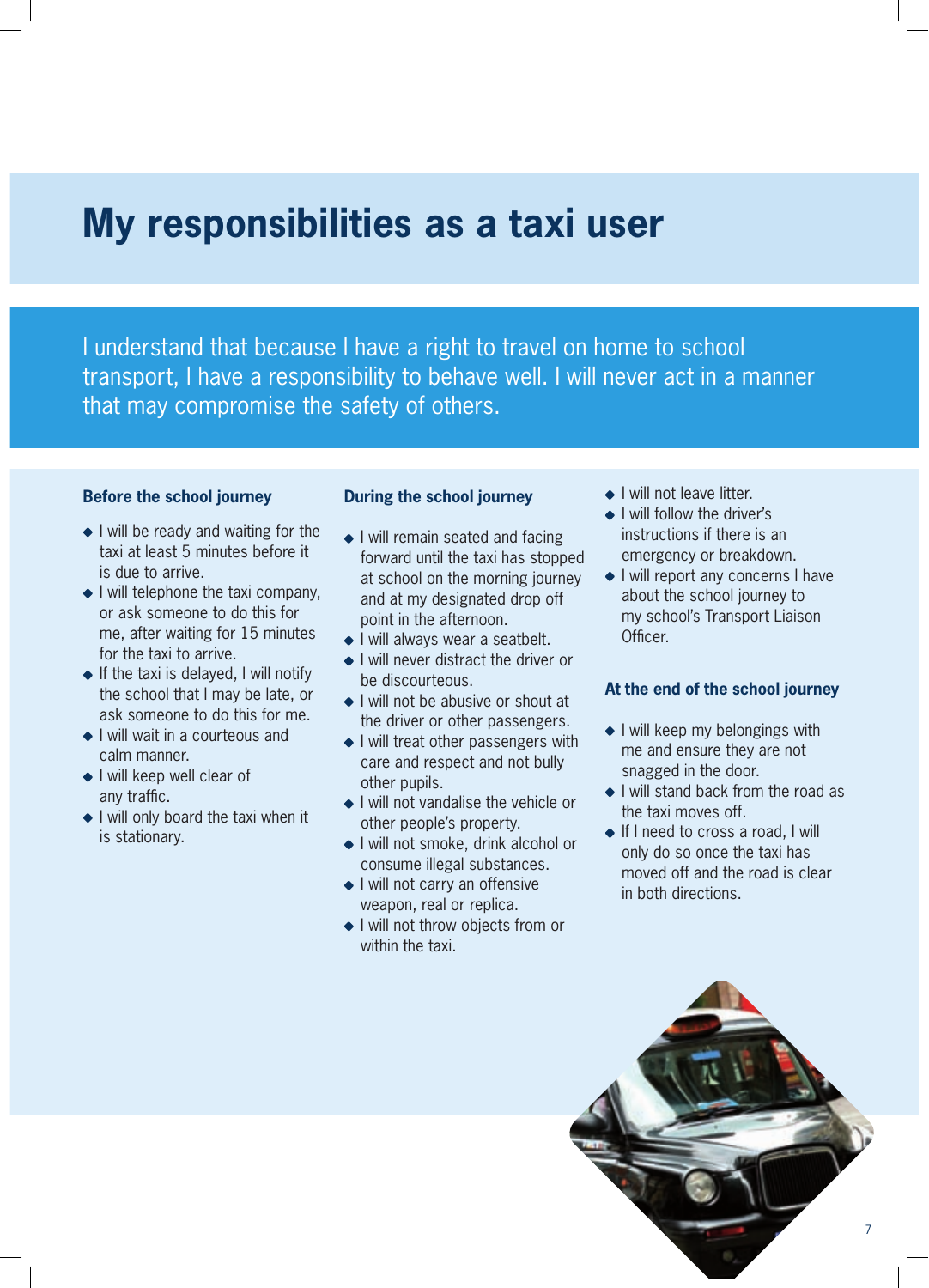# **Advice to and responsibilities of the school**

- The School is responsible for the safety of pupils from the point of disembarking from contracted School Transport vehicles, to the point of re-embarkation.
- ◆ The School together with the County Council, will make every effort to ensure set down and pick up points are within or adjacent to school grounds.
- ◆ Each school should promote appropriate standards of behaviour by pupils on their journey to and from school.\*
- ◆ The Headteacher should take action to address unacceptable behaviour on school buses, or otherwise on the route to and from school.\*
- ◆ The School should appoint a member of staff to have responsibility for home to school transport. This person (to be known as the School Transport Liaison Officer) will act as the main point of contact for reporting incidents of misconduct and will be responsible for notifying the County Council's Education Transport Service of such incidents.
- ◆ The School should provide the County Council's Education Transport Service with contact details for their School Transport Liaison Officer, and should inform the County Council of changes.
- ◆ The School is expected to be the initial point of contact for complaints about pupil misconduct or anti-social behaviour on all school transport and to notify the County Council's Education Transport Service so that a warning or banning letter (or any other cause of action deemed necessary) may be issued.
- ◆ The School must keep an up to date record of incidents of misconduct or anti-social behaviour.

\* Reference paragraphs 67 to 73 of the Home to School Travel and Transport Guidance published by the DfES in May 2007.

A copy of this Code of Conduct should be displayed within school and made available upon request to parents and pupils.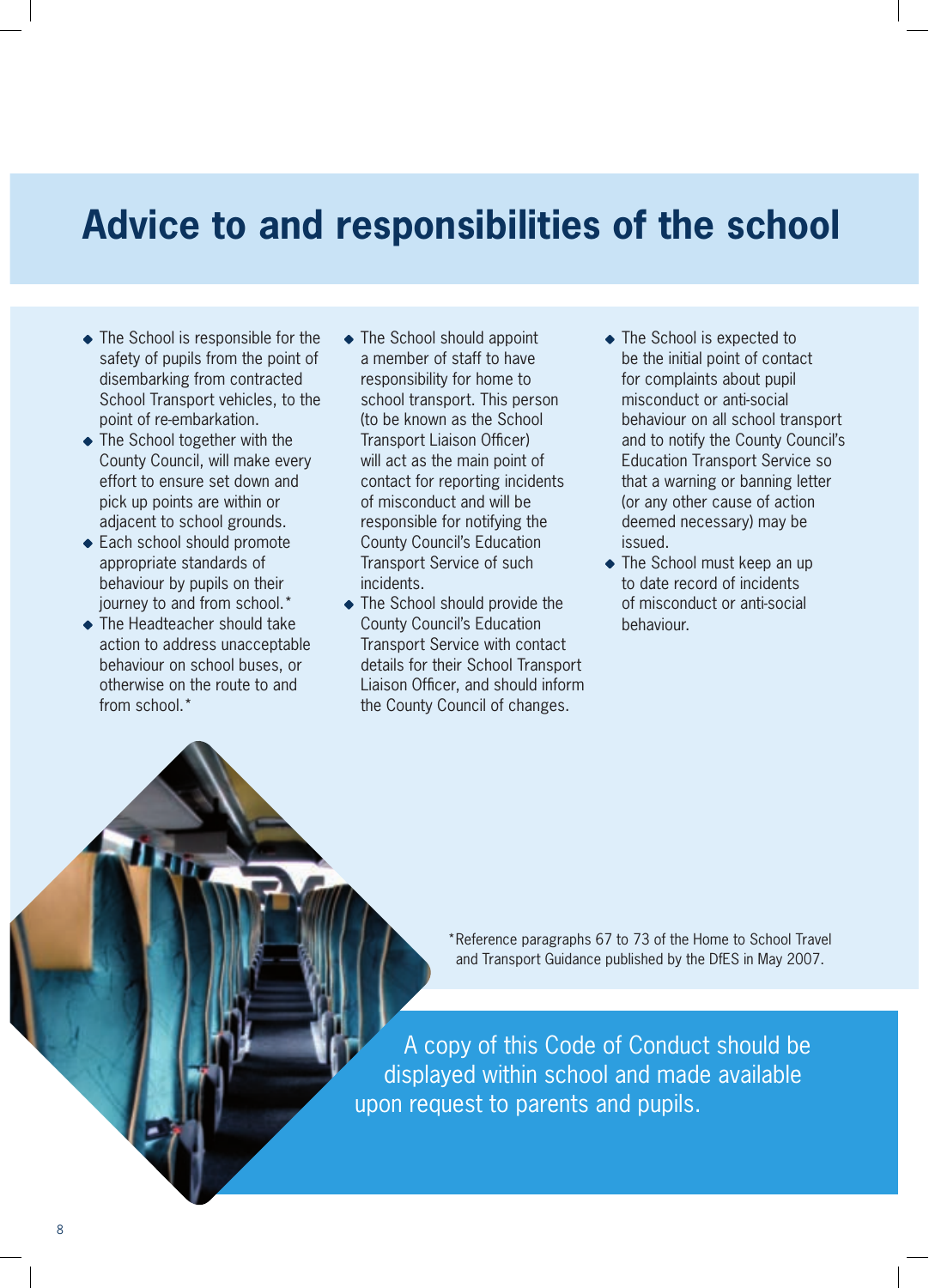# **Advice to and responsibilities of transport supervisors**

- ◆ The Transport Supervisor is responsible for the care and supervision of children whilst they are travelling to and from school.
- ◆ All Transport Supervisors must carry a valid identification badge at all times whilst on duty and must hold a valid County Council CRB Disclosure Certificate for the duration of their contract.
- **Transport Supervisors should** dress appropriately for the work involved, including lifting, if required to do so.
- ◆ Advice should be sought from the parents or the school, as appropriate, over any concerns that may arise relating to any of the children.
- ◆ The Transport Supervisor must ensure that all children are using appropriate restraints (e.g. booster seats or seatbelts) before the bus begins any journey. Physical contact with children should be kept to a minimum.
- ◆ A Transport Supervisor's duties do not end until the last child has been discharged. On no account must this duty be delegated to any other person.
- ◆ Serious incidents or accidents involving the safety of children, the vehicle or other road users, must be reported immediately to the Operator, who will be responsible for notifying Education Transport and the school.
- ◆ If a vehicle breaks down on a journey, the Transport Supervisor should not allow children to leave the vehicle until a replacement arrives, unless it is dangerous to remain in it and if the driver issues instructions to this effect.
- ◆ Transport Supervisors should not provide food, sweets or drinks to children in their care.

**Transport Supervisors should be** notified by Education Transport of any emergency procedures relating to specific children with special needs. In cases where this information is provided, Transport Supervisors must be ready to respond to these needs should an emergency arise.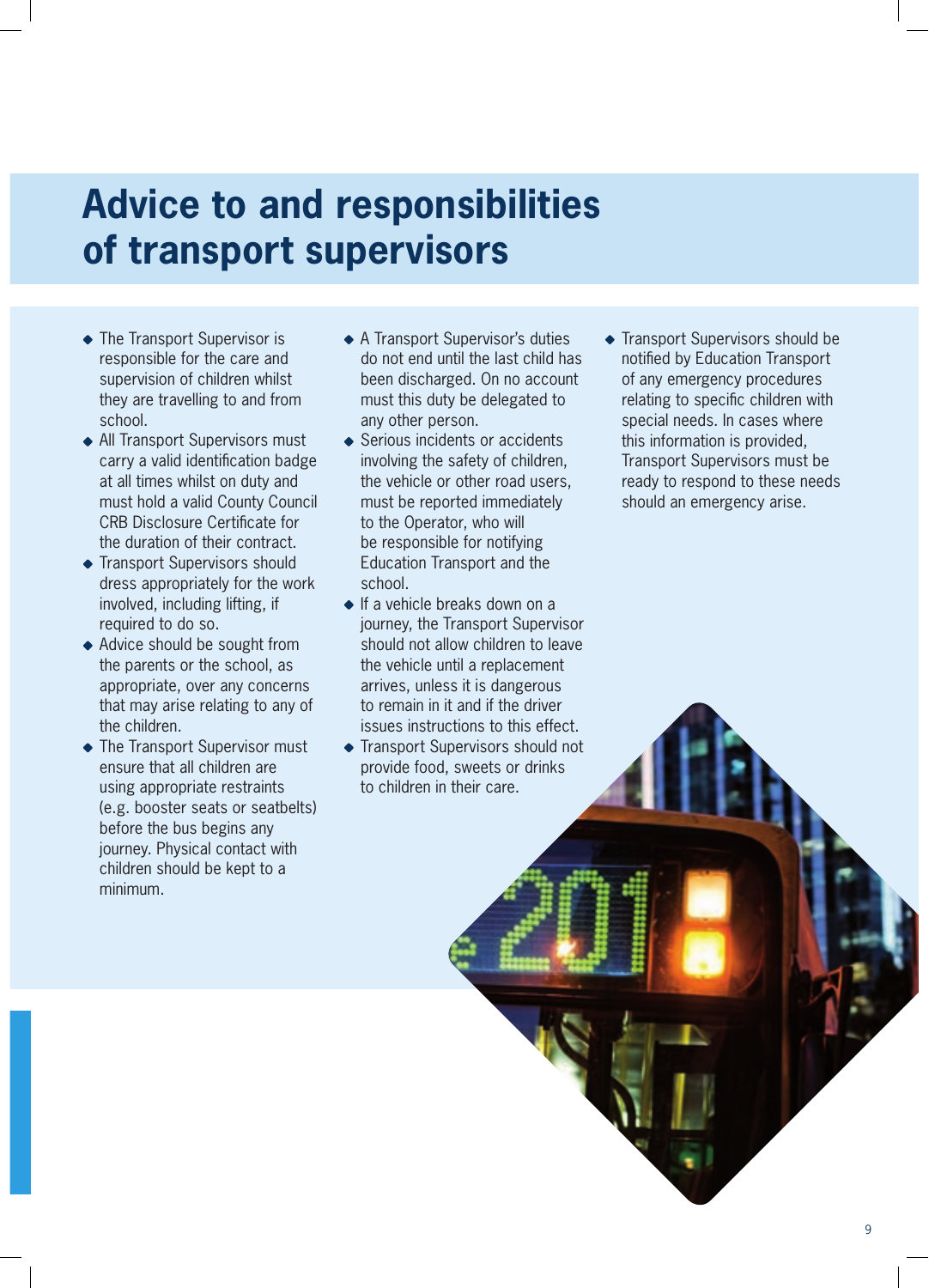### **Advice to and responsibilities of operators**

The safety and welfare of pupils is of paramount importance.

- ◆ The School Transport Operator will be contracted by Cambridgeshire County Council's Education Transport Service, to provide the safe conveyance of pupils between their designated collection point and the school site, and vice versa.
- The Operator will be responsible for providing Transport Supervisors with appropriate training and support.
- ◆ All Taxi Drivers will be Criminal Records Bureau checked. This will be undertaken by Cambridgeshire County Council.
- $\triangle$  The Operator will follow the route and schedule as agreed with Cambridgeshire County Council's Education Transport Service.
- The Operator will ensure that a suitable vehicle is provided and that all drivers and vehicles are suitably licensed and insured for the conveyance of school children.
- The Operator will ensure that all drivers are aware of their obligations (see overleaf).
- ◆ The Operator and driver will be held responsible, in the event of any breach of this Code or of any aspect of the legislation governing home to school transport.
- $\triangle$  The Operator will ensure that all school buses display the correct service number.
- The Operator is asked to provide all vehicles with the means to directly communicate with the depot at all times.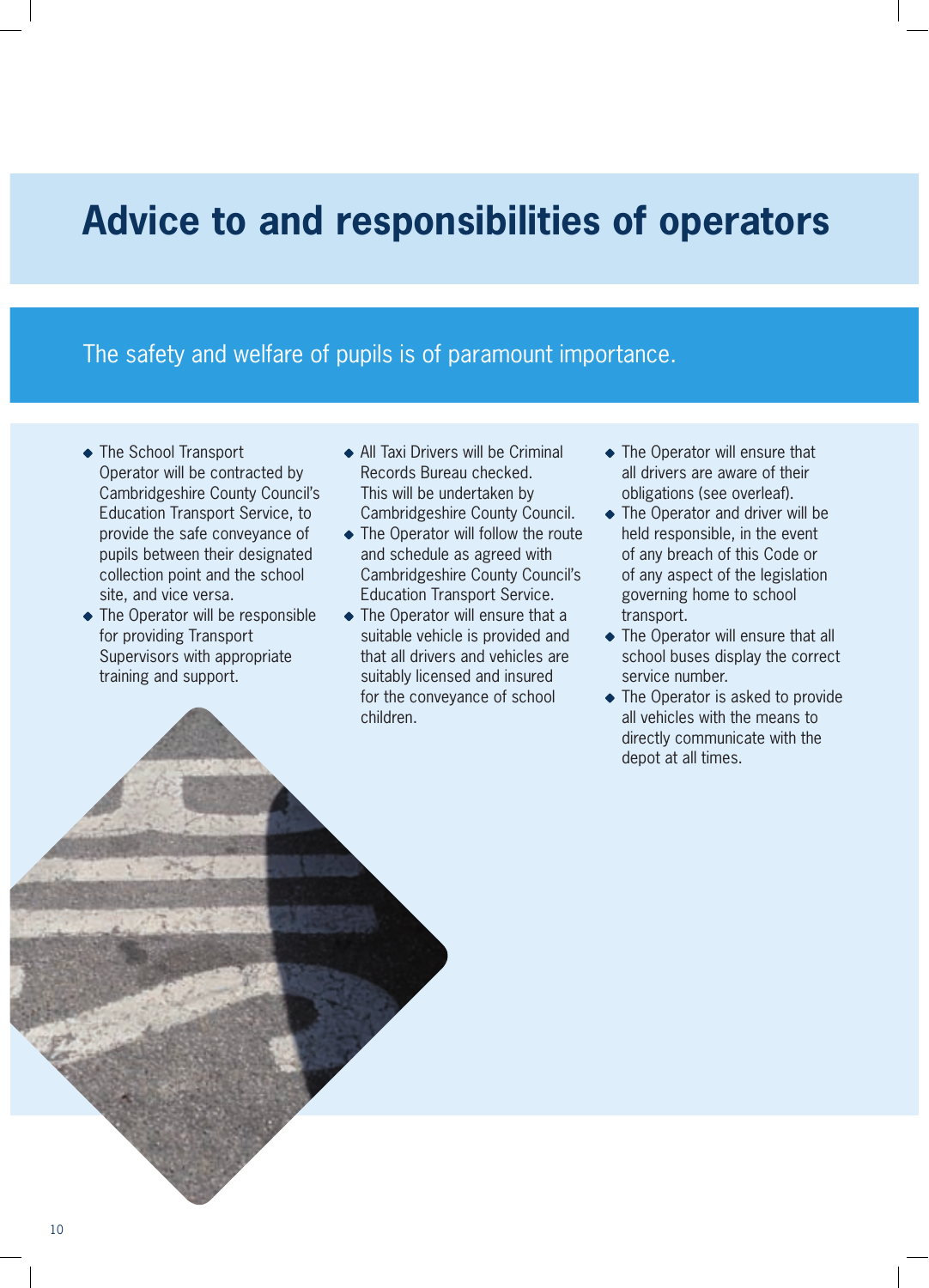# **Advice to and responsibilities of drivers**

### The safety and welfare of pupils is of paramount importance.

- ◆ The driver should be presentable and courteous at all times.
- $\triangle$  He/she should be in possession of an appropriate licence to drive the vehicle being used to convey school children and be able to produce it on demand.
- The driver should ensure that he/she adheres to the scheduled route and timings, as approved by Cambridgeshire County Council's Education Transport Service, unless exceptional circumstances (e.g. road closure) make a deviation necessary. Under such circumstances, the driver must notify the Operator so that the school and/or parents may be notified of any delay.
- The driver must never leave a designated collection point earlier than the published time.
- $\bullet$  In the event of a vehicle breakdown, the driver should not permit any pupil to disembark and must inform them of the situation and any likely delay. If a Transport Supervisor is present, this will be their responsibility. No

transport staff may legally hold a pupil on board if they insist on disembarking. In this situation the driver must report the name of the pupil to the Transport Operator, who will inform the school immediately.

- The driver must not sell or supply pupils with goods of any kind or stop en route for pupils to obtain goods of any kind.
- The driver must not have any physical contact with any pupil except to provide help in emergency or exceptional circumstances (e.g. where a child trips leaving or entering the bus); nor enter into discussions of an inappropriate nature. A breach of these conditions will result in immediate & permanent removal of a driver from school transport.
- Only where a pupil's safety is at risk should a driver pick-up or drop-off a pupil at any point other than a designated stop.
- The driver is discouraged from stopping the vehicle en route unless he/she has genuine

concerns for the safety of the passengers. If the driver does stop, it must be in a safe place and for as short a period of time as possible. The driver must notify the school and the operator of such a break to the journey.

• The driver is responsible for pupils' safety for the entire duration of their journey. The driver should never try to resolve any acts of misconduct (unless a pupil's behaviour presents a danger to the vehicle or passengers), but should report the names of the miscreants to the school at the earliest opportunity. If a Transport Supervisor is present, it will be their responsibility to try and resolve any behaviour issues that might arise. The driver has the right to refuse to transport such a pupil until the matter has been fully resolved, but only after contacting the school or Education Transport Service for authorisation.